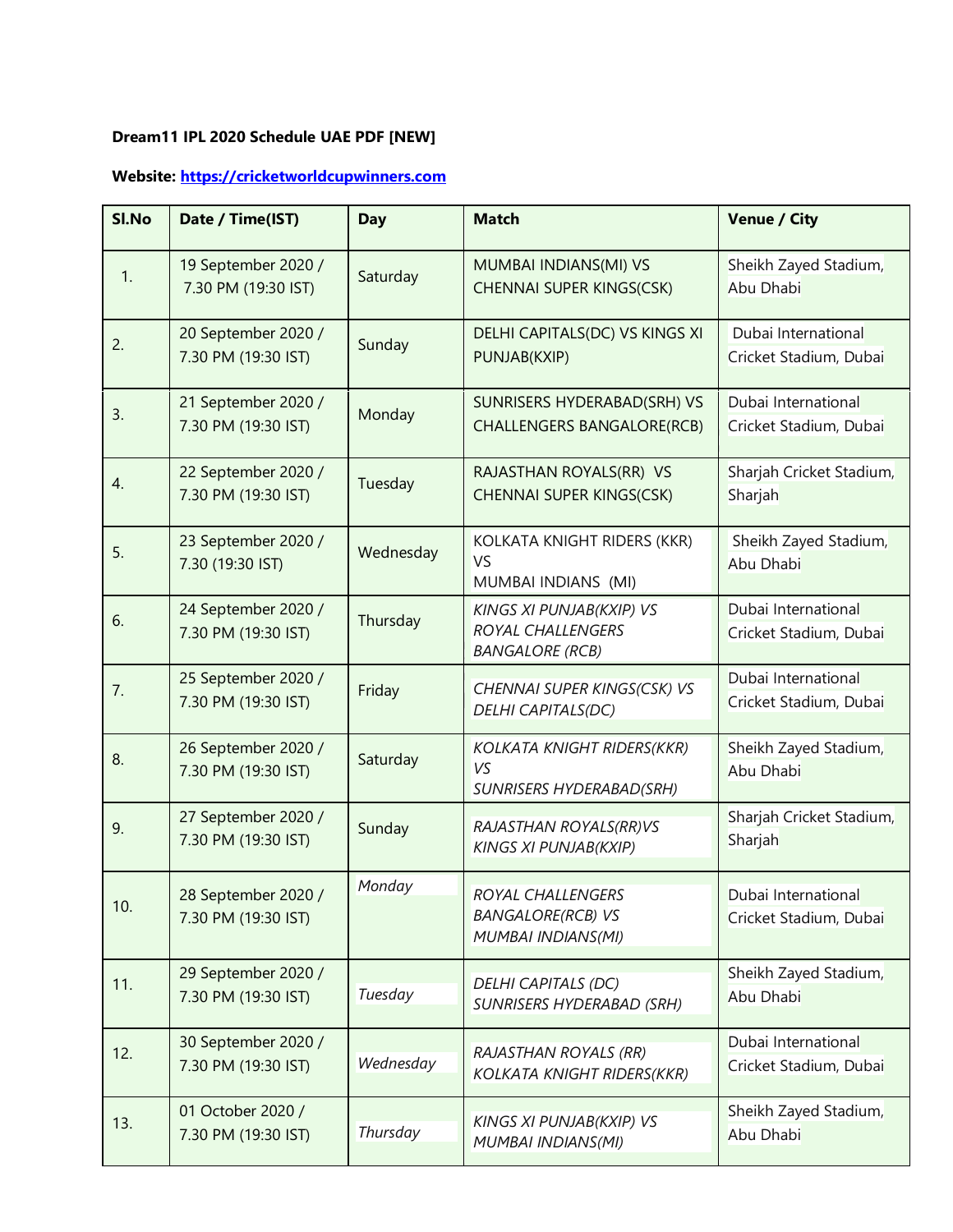| 14. | 02 October 2020 /<br>7.30 PM (19:30 IST) | Friday    | CHENNAI SUPER KINGS(CSK) VS<br><b>SUNRISERS HYDERABAD(SRH)</b>                       | Dubai International<br>Cricket Stadium, Dubai |
|-----|------------------------------------------|-----------|--------------------------------------------------------------------------------------|-----------------------------------------------|
| 15. | 03 October 2020 /<br>3.30 PM (15:30 IST) | Saturday  | <b>ROYAL CHALLENGERS</b><br><b>BANGALORE(RCB) VS</b><br>RAJASTHAN ROYALS(RR)         | Sheikh Zayed Stadium,<br>Abu Dhabi            |
| 16. | 03 October 2020 /<br>7.30 PM (19:30 IST) | Saturday  | <b>DELHI CAPITALS (DC)VS</b><br><b>KOLKATA KNIGHT RIDERS(KKR)</b>                    | Sharjah Cricket Stadium,<br>Sharjah           |
| 17. | 04 October 2020 /<br>3.30 PM (15:30 IST) | Sunday    | <b>MUMBAI INDIANS(MI)</b><br><b>SUNRISERS</b><br><b>HYDERABAD(SRH)</b>               | Sharjah Cricket Stadium,<br>Sharjah           |
| 18. | 04 October 2020 /<br>7.30 PM (19:30 IST) | Sunday    | <b>KINGS XI PUNJAB(KXIP)VS</b><br><b>CHENNAI SUPER KINGS</b><br>(CSK)                | Dubai International<br>Cricket Stadium, Dubai |
| 19. | 05 October 2020 /<br>7.30 PM (19:30 IST) | Monday    | <b>ROYAL CHALLENGERS</b><br><b>BANGALORE(RCB)VS</b><br><b>DELHI CAPITALS(DC)</b>     | Dubai International<br>Cricket Stadium, Dubai |
| 20  | 06 October 2020 /<br>7.30 PM (19:30 IST) | Tuesday   | MUMBAI INDIANS(MI) VS<br>RAJASTHAN ROYALS(RR)                                        | Sheikh Zayed Stadium,<br>Abu Dhabi            |
| 21. | 07 October 2020 /<br>7.30 PM (19:30 IST) | Wednesday | <b>KOLKATA KNIGHT RIDERS(KKR)</b><br>VS<br>CHENNAI SUPER KINGS(CSK)                  | Sheikh Zayed Stadium,<br>Abu Dhabi            |
| 22. | 08 October 2020 /<br>7.30 PM (19:30 IST) | Thursday  | SUNRISERS HYDERABAD(SRH) VS<br><b>KINGS XI PUNJAB (KXIP)</b>                         | Dubai International<br>Cricket Stadium, Dubai |
| 23. | 09 October 2020 /<br>7.30 PM (19:30 IST) | Friday    | RAJASTHAN ROYALS(RR) VS<br><b>DELHI CAPITALS(DC)</b>                                 | Sharjah Cricket Stadium,<br>Sharjah           |
| 24. | 10 October 2020 /<br>3.30 PM (15:30 IST) | Saturday  | <b>KINGS XI PUNJAB(KXIP) VS</b><br><b>KOLKATA KNIGHT RIDERS(KKR)</b>                 | Sheikh Zayed Stadium,<br>Abu Dhabi            |
| 25. | 10 October 2020 /<br>7.30 PM (19:30 IST) | Saturday  | CHENNAI SUPER KINGS(CSK) VS<br>ROYAL CHALLENGERS<br><b>BANGALORE (RCB)</b>           | Dubai International<br>Cricket Stadium, Dubai |
| 26. | 11 October 2020 /<br>3.30 PM (15:30 IST) | Sunday    | SUNRISERS HYDERABAD(SRH) VS<br><b>RAJASTHAN ROYALS (RR)</b>                          | Dubai International<br>Cricket Stadium, Dubai |
| 27. | 11 October 2020 /<br>7.30 PM (19:30 IST) | Sunday    | <b>MUMBAI INDIANS(MI) VS</b><br><b>DELHI CAPITALS(DC)</b>                            | Sheikh Zayed Stadium,<br>Abu Dhabi            |
| 28. | 12 October 2020 /<br>7.30 PM (19:30 IST) | Monday    | ROYAL CHALLENGERS<br><b>BANGALORE (RCB) VS</b><br><b>KOLKATA KNIGHT RIDERS (KKR)</b> | Sharjah Cricket Stadium,<br>Sharjah           |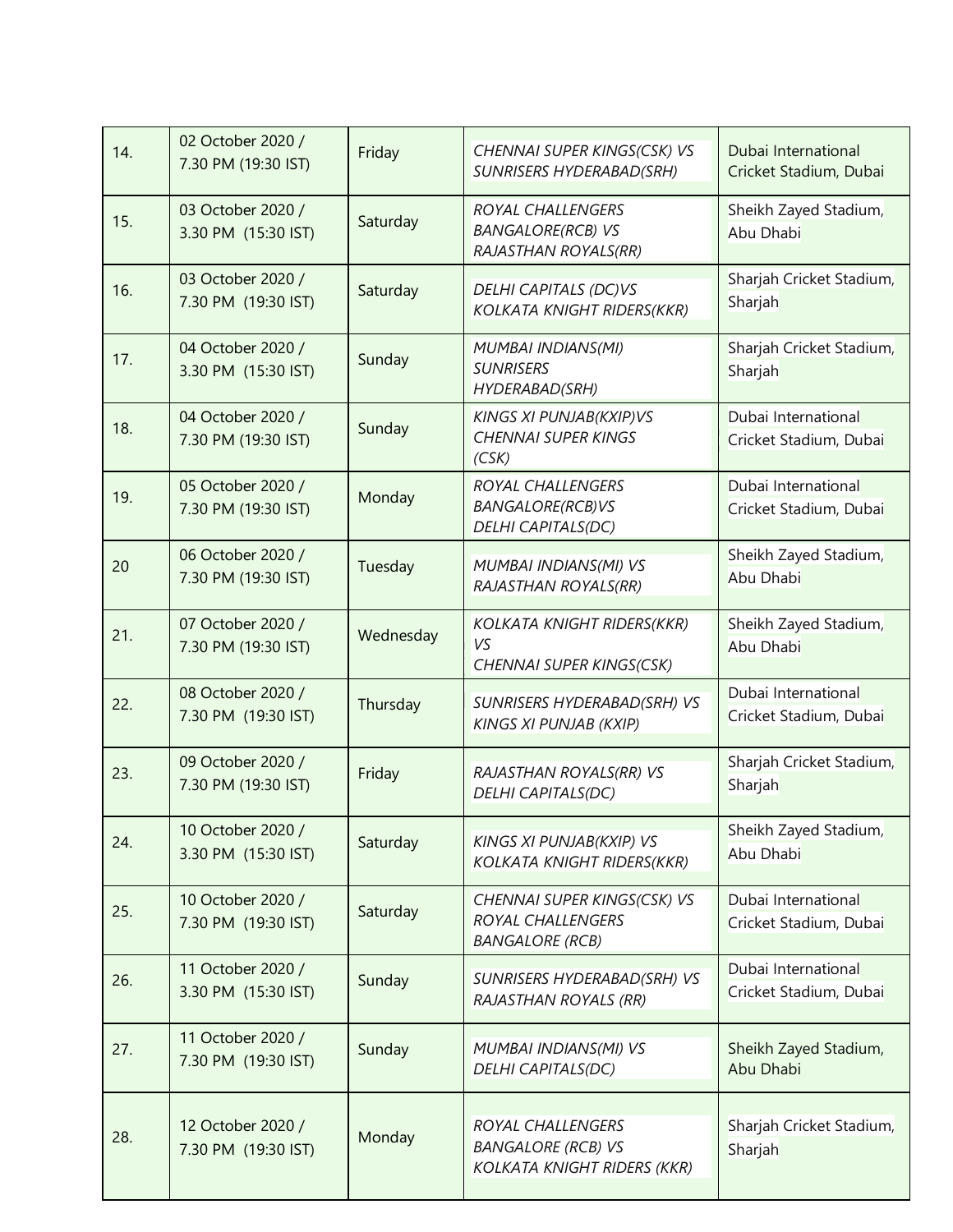| 29. | 13 October 2020 /<br>7.30 PM (19:30 IST) | Tuesday   | SUNRISERS HYDERABAD(SRH) VS<br>CHENNAI SUPER KINGS(CSK)                               | Dubai International<br>Cricket Stadium, Dubai |
|-----|------------------------------------------|-----------|---------------------------------------------------------------------------------------|-----------------------------------------------|
| 30. | 14 October 2020 /<br>7.30 PM (19:30 IST) | Wednesday | DELHI CAPITALS(DC)<br>RAJASTHAN ROYALS(RR)                                            | Dubai International<br>Cricket Stadium, Dubai |
| 31. | 15 October 2020 /<br>7.30 PM (19:30 IST) | Thursday  | ROYAL CHALLENGERS<br><b>BANGALORE(RCB)</b><br><b>KINGS XI PUNJAB(KXIP)</b>            | Sharjah Cricket Stadium,<br>Sharjah           |
| 32. | 16 October 2020 /<br>7.30 PM (19:30 IST) | Friday    | MUMBAI INDIANS(MI) VS<br><b>KOLKATA KNIGHT RIDERS(KKR)</b>                            | Sheikh Zayed Stadium,<br>Abu Dhabi            |
| 33. | 17 October 2020 /<br>3.30 PM (15:30 IST) | Saturday  | <b>RAJASTHAN ROYALS</b><br>ROYAL CHALLENGERS<br><b>BANGALORE</b>                      | Dubai International<br>Cricket Stadium, Dubai |
| 34. | 17 October 2020 /<br>7.30 PM (19:30 IST) | Saturday  | <b>DELHI CAPITALS(DC)</b><br>CHENNAI SUPER KINGS(CSK)                                 | Sharjah Cricket Stadium,<br>Sharjah           |
| 35. | 18 October 2020 /<br>3.30 PM (15:30 IST) | Sunday    | <b>SUNRISERS HYDERABAD</b><br><b>KOLKATA KNIGHT RIDERS</b>                            | Sheikh Zayed Stadium,<br>Abu Dhabi            |
| 36. | 18 October 2020 /<br>7.30 PM (19:30 IST) | Sunday    | <b>MUMBAI INDIANS(MI) VS</b><br><b>KINGS XI PUNJAB(KXIP)</b>                          | Dubai International<br>Cricket Stadium, Dubai |
| 37. | 19 October 2020 /<br>7.30 PM (19:30 IST) | Monday    | CHENNAI SUPER KINGS(CSK) VS<br>RAJASTHAN ROYALS(RR)                                   | Sheikh Zayed Stadium,<br>Abu Dhabi            |
| 38. | 20 October 2020 /<br>7.30 PM (19:30 IST) | Tuesday   | <b>KINGS XI PUNJAB(KXIP) VS</b><br><b>DELHI CAPITALS(DC)</b>                          | Dubai International<br>Cricket Stadium, Dubai |
| 39. | 21 October 2020 /<br>7.30 PM (19:30 IST) | Wednesday | <b>KOLKATA KNIGHT RIDERS(KKR)</b><br>VS<br>ROYAL CHALLENGERS<br><b>BANGALORE(RCB)</b> | Sheikh Zayed Stadium,<br>Abu Dhabi            |
| 40. | 22 October 2020 /<br>7.30 PM (19:30 IST) | Thursday  | RAJASTHAN ROYALS(RR) VS<br><b>SUNRISERS HYDERABAD(SRH)</b>                            | Dubai International<br>Cricket Stadium, Dubai |
| 41. | 23 October 2020 /<br>7.30 PM (19:30 IST) | Friday    | CHENNAI SUPER KINGS(CSK) VS<br><b>MUMBAI INDIANS(MI)</b>                              | Sharjah Cricket Stadium,<br>Sharjah           |
| 42. | 24 October 2020 /<br>3.30 PM (15:30 IST) | Saturday  | KOLKATA KNIGHT RIDERS(KKR)<br>VS<br><b>DELHI CAPITALS(DC)</b>                         | Sheikh Zayed Stadium,<br>Abu Dhabi            |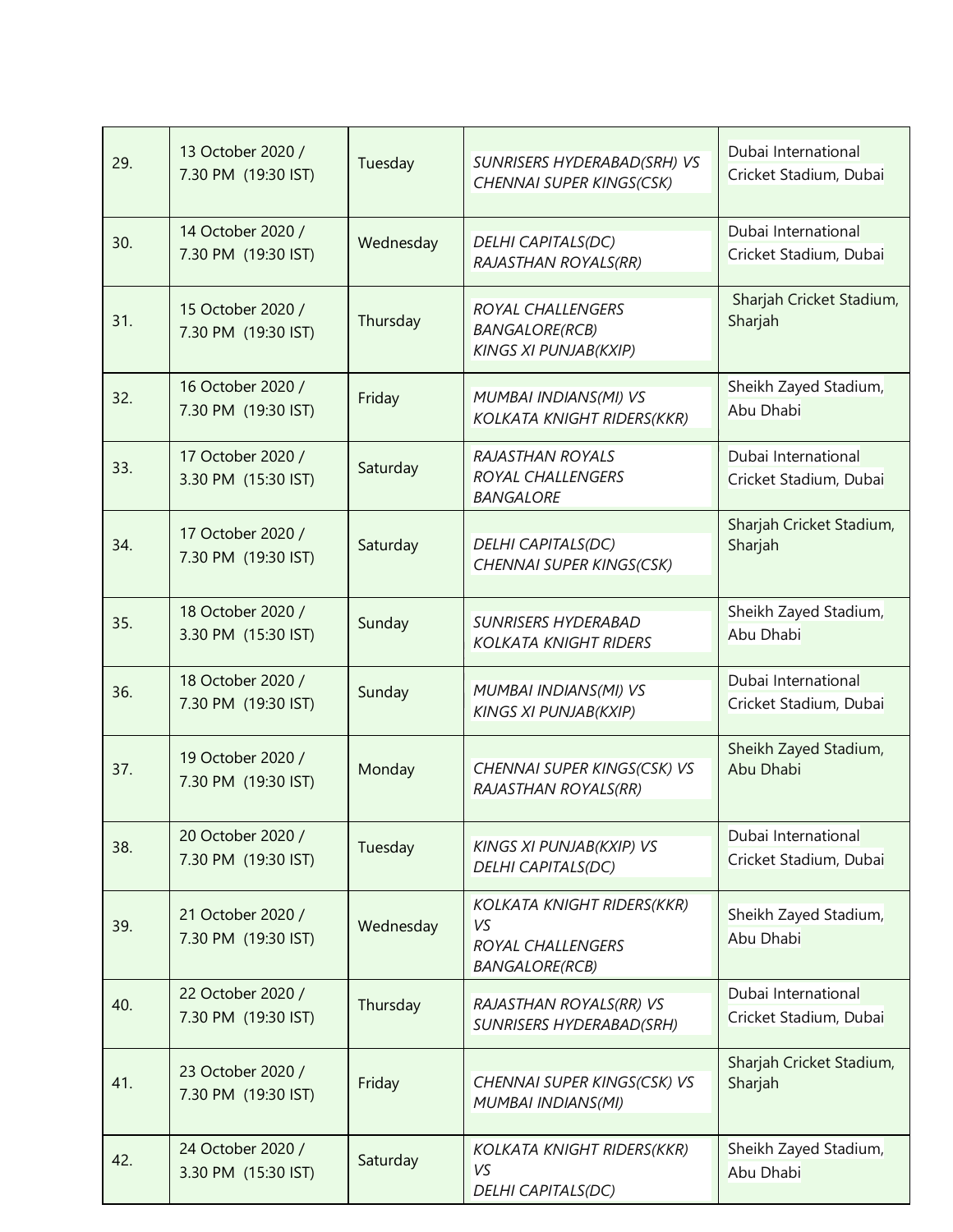| 43. | 24 October 2020 /<br>7.30 PM (19:30 IST)  | Saturday  | KINGS XI PUNJAB(KXIP) VS<br><b>SUNRISERS HYDERABAD(SRH)</b>                      | Dubai International<br>Cricket Stadium, Dubai |
|-----|-------------------------------------------|-----------|----------------------------------------------------------------------------------|-----------------------------------------------|
| 44. | 25 October 2020 /<br>3.30 PM (15:30 IST)  | Sunday    | ROYAL CHALLENGERS<br><b>BANGALORE(RCB) VS</b><br>CHENNAI SUPER KINGS(CSK)        | Dubai International<br>Cricket Stadium, Dubai |
| 45. | 25 October 2020 /<br>7.30 PM (19:30 IST)  | Sunday    | RAJASTHAN ROYALS(RR) VS<br>MUMBAI INDIANS(MI)                                    | Sheikh Zayed Stadium,<br>Abu Dhabi            |
| 46. | 26 October 2020 /<br>7.30 PM (19:30 IST)  | Monday    | <b>KOLKATA KNIGHT RIDERS(KKR)</b><br>VS<br><b>KINGS XI PUNJAB(KXIP)</b>          | Sharjah Cricket Stadium,<br>Sharjah           |
| 47. | 27 October 2020 /<br>7.30 PM (19:30 IST)  | Tuesday   | SUNRISERS HYDERABAD(SRH) VS<br><b>DELHI CAPITALS(DC)</b>                         | Dubai International<br>Cricket Stadium, Dubai |
| 48. | 28 October 2020 /<br>7.30 PM (19:30 IST)  | Wednesday | <b>MUMBAI INDIANS(MI) VS</b><br>ROYAL CHALLENGERS<br><b>BANGALORE(RR)</b>        | Sheikh Zayed Stadium,<br>Abu Dhabi            |
| 49. | 29 October 2020 /<br>7.30 PM (19:30 IST)  | Thursday  | CHENNAI SUPER KINGS(CSK) VS<br><b>KOLKATA KNIGHT RIDERS(KKR)</b>                 | Dubai International<br>Cricket Stadium, Dubai |
| 50. | 30 October 2020 /<br>3:30 PM (15:30 IST)  | Friday    | KINGS XI PUNJAB(KXIP) VS<br>RAJASTHAN ROYALS(RR)                                 | Sheikh Zayed Stadium,<br>Abu Dhabi            |
| 51. | 31 October 2020 /<br>3:30 PM (15:30 IST)  | Saturday  | DELHI CAPITALS(DC) VS<br><b>MUMBAI INDIANS(MI)</b>                               | Dubai International<br>Cricket Stadium, Dubai |
| 52. | 31 October 2020 /<br>7.30 PM (19:30 IST)  | Saturday  | ROYAL CHALLENGERS<br><b>BANGALORE(RCB) VS</b><br><b>SUNRISERS HYDERABAD(SRH)</b> | Sharjah Cricket Stadium,<br>Sharjah           |
| 53. | 01 November 2020 /<br>3:30 PM (15:30 IST) | Sunday    | CHENNAI SUPER KINGS(CSK) VS<br><b>KINGS XI PUNJAB(KXIP)</b>                      | Sheikh Zayed Stadium,<br>Abu Dhabi            |
| 54. | 01 November 2020 /<br>7.30 PM (19:30 IST) | Sunday    | <b>KOLKATA KNIGHT RIDERS</b><br>RAJASTHAN ROYALS                                 | Dubai International<br>Cricket Stadium, Dubai |
| 55. | 02 November 2020 /<br>7.30 PM (19:30 IST) | Monday    | DELHI CAPITALS(DC) VS<br>ROYAL CHALLENGERS<br><b>BANGALORE(RCB)</b>              | Sheikh Zayed Stadium,<br>Abu Dhabi            |
| 56. | 03 November 2020 /<br>7.30 PM (19:30 IST) | Tuesday   | SUNRISERS HYDERABAD(SRH) VS<br><b>MUMBAI INDIANS(MI)</b>                         | Sharjah Cricket Stadium,<br>Sharjah           |